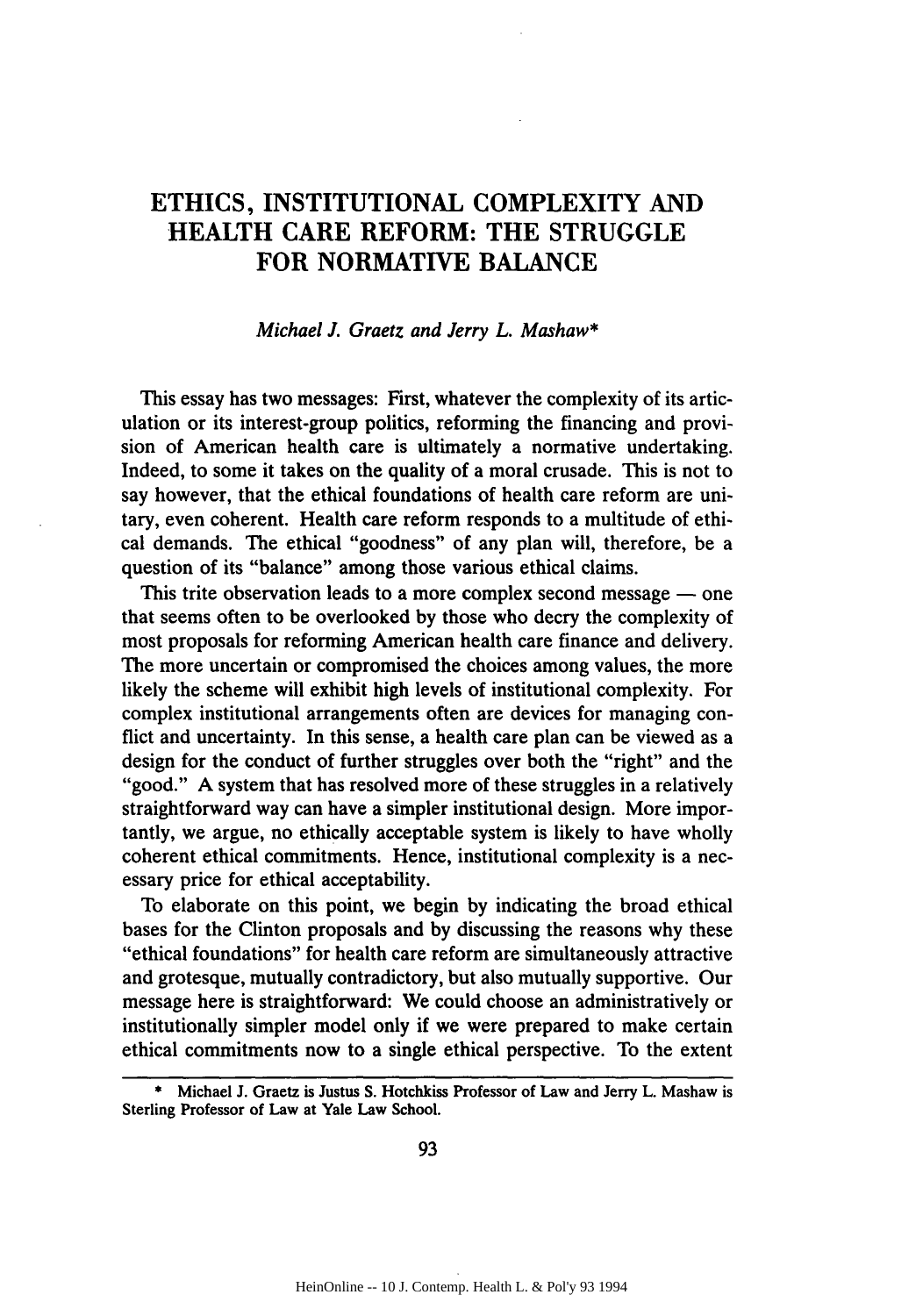that we are not  $-$  that is, in order to hedge our ethical bets and to take a more ethically balanced approach  $-$  we must construct a much more complex regime and live with the consequences of that complexity.

Beyond this message, we have one further argument. The normative ambiguity or conflict surrounding health care reform, and the probable institutional complexity of the resulting proposals, should not blind us to the urgency of the task. In our view, the desirability of particular health care arrangements should be viewed from the perspective of the balance that a regime strikes among competing ethical commitments. No single balance is necessarily "best" in any demonstrable sense. But that does not mean that any balance is as good as any other. As an example of this latter point, our concluding section sketches our reasons for believing that America's current health care arrangements fail virtually all the ethical tests that might be applied to a health care system, including the test of appropriate balance among ethical commitments.

### I. FOUNDATIONAL AMBIVALENCE

In a refreshing departure from normal political behavior, the first draft made public of the Clinton health care reform proposals begins with a section entitled "Ethical Foundations of Health Reform." The ethical principals enunciated, however, look in quite different directions.1 The plan speaks of universal access to comprehensive benefits and of assuring equality of care for all Americans. These sentiments suggest that health care is a personal right with a strong egalitarian flavor. Yet, the plan also lists consumer choice and personal responsibility as essential elements of its ethical foundations, along with professional integrity as well as professional responsibility to provide effective, high quality care. These concerns reflect autonomy values often associated with individualism and markets, while also emphasizing the inviolability of the physician-patient relationship. Egalitarianism and individual autonomy are values that tend to compete in any system of social organization, at least as those values are conventionally understood.

Moreover, in setting forth its ethical foundations, the plan also talks about costs. It demands that there be a "wise allocation of resources" and a fair distribution of costs both within and across generations. Partic-

**<sup>1.</sup> Of** the fourteen "values and principles" set forth as the "Ethical Foundations of Health Reform," we do not discuss three: **(1)** effective management; (2) fair procedures; and **(3)** local responsibility **-** the question of allocation of powers and responsibilities among national and state and local governments. On the latter, see Jerry L. Mashaw, The *Case for State-Led Reform,* 2 **DOMESTIC AFFAIRS** 1 **(1993).**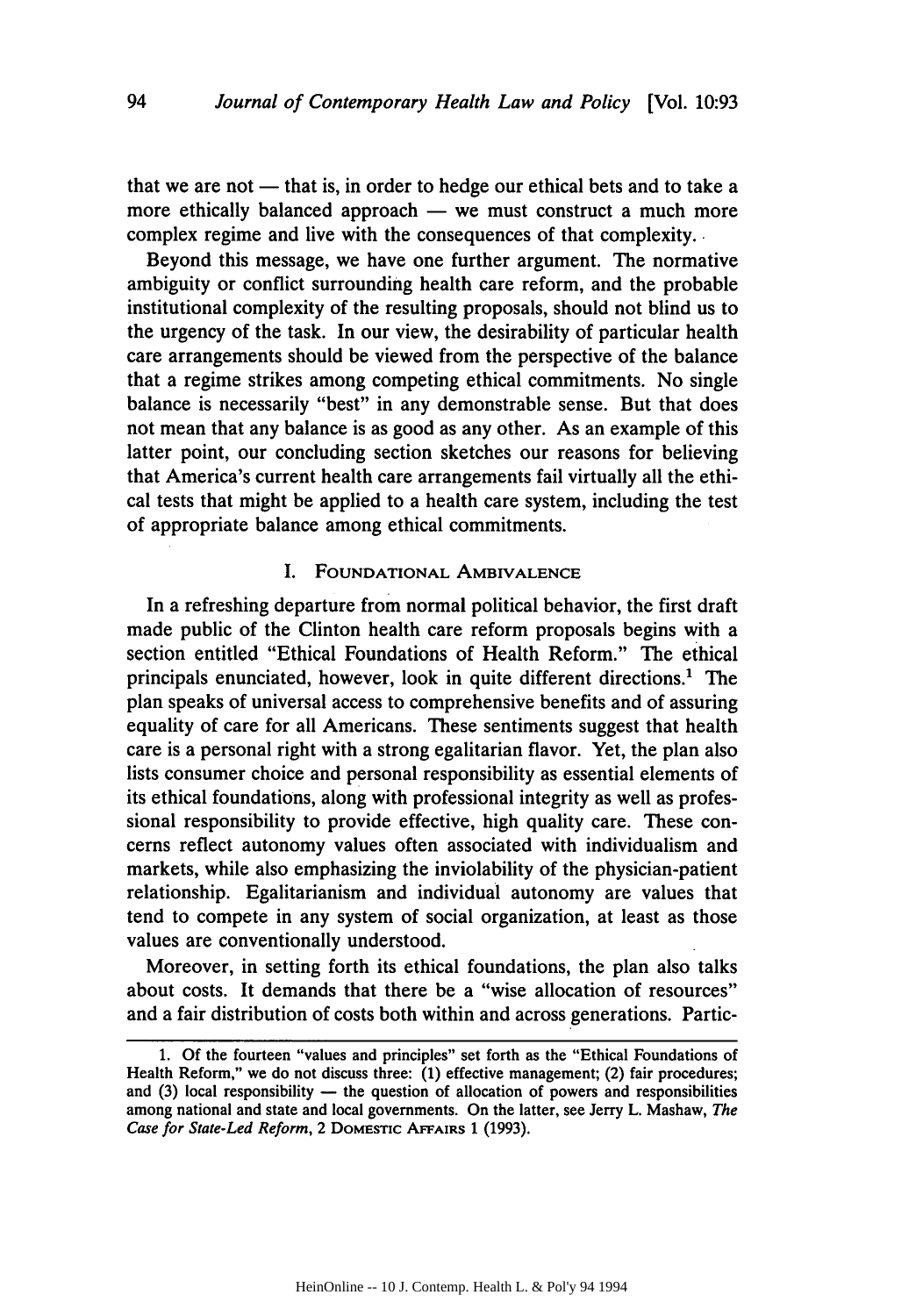ularly when exhorting us to "balance prudently" what we spend on health care against "other important national priorities," the plan speaks the language of utilitarian balancing of social needs. Once again, tension is created between this new value and those previously articulated. Making marginal trade-offs to maximize overall welfare is a language that usually eschews talk of moral or legal entitlement and focuses on social welfare rather than individual rights, personal responsibilities or professional autonomy.

In short, the Clinton health care reform plan has been grounded explicitly in multiple normative foundations that compromise the very coherence of its ethical commitments. But this compromise — indeed conflict **-** should not necessarily be taken to signal weakness. No single ethical perspective is likely to provide an acceptable solution to either of the two critical issues that confront any health care system: the determination of the total proportion of national resources to be expended on health care and the allocation of health care resources within that global resource commitment. To see why, we need to unpack the Clinton Plan's ethical ideals. In each case we will do so by analyzing these issues in terms of the clusters that inhabit the Clinton health plan's multiple ethical foundations. We will characterize these general commitments as commitments to the ideas (1) of entitlement, (2) of choice, and (3) of trade-offs to achieve the greatest good for the greatest number.

#### **II.** DETERMINING TOTAL RESOURCEs ALLOCATED TO HEALTH

The overall health care budget could be determined simply by asking how much it would cost. to provide everyone with all beneficial medical care. The answer seems straightforward. Since we are talking not just about lifesaving procedures, but rather of all those things that alleviate pain and increase functional capacity, there probably is no limit to the potential expenditures on marginally beneficial care. "All beneficial care" can absorb 100 percent of gross domestic product. This absolutist approach to the medical care entitlement is so self-evidently unworkable that we need not tarry in discussing it.

The practical necessity of rejecting an absolutist approach nevertheless reveals a potentially serious ethical conflict: to do so clashes with the idea of professional autonomy. For the provision of all beneficial care is the underlying ethic that now dominates the training of medical professionals. Hence, unless we wish to change medical ethics — and it is not at all clear that we do  $-$  medical providers must be induced to practice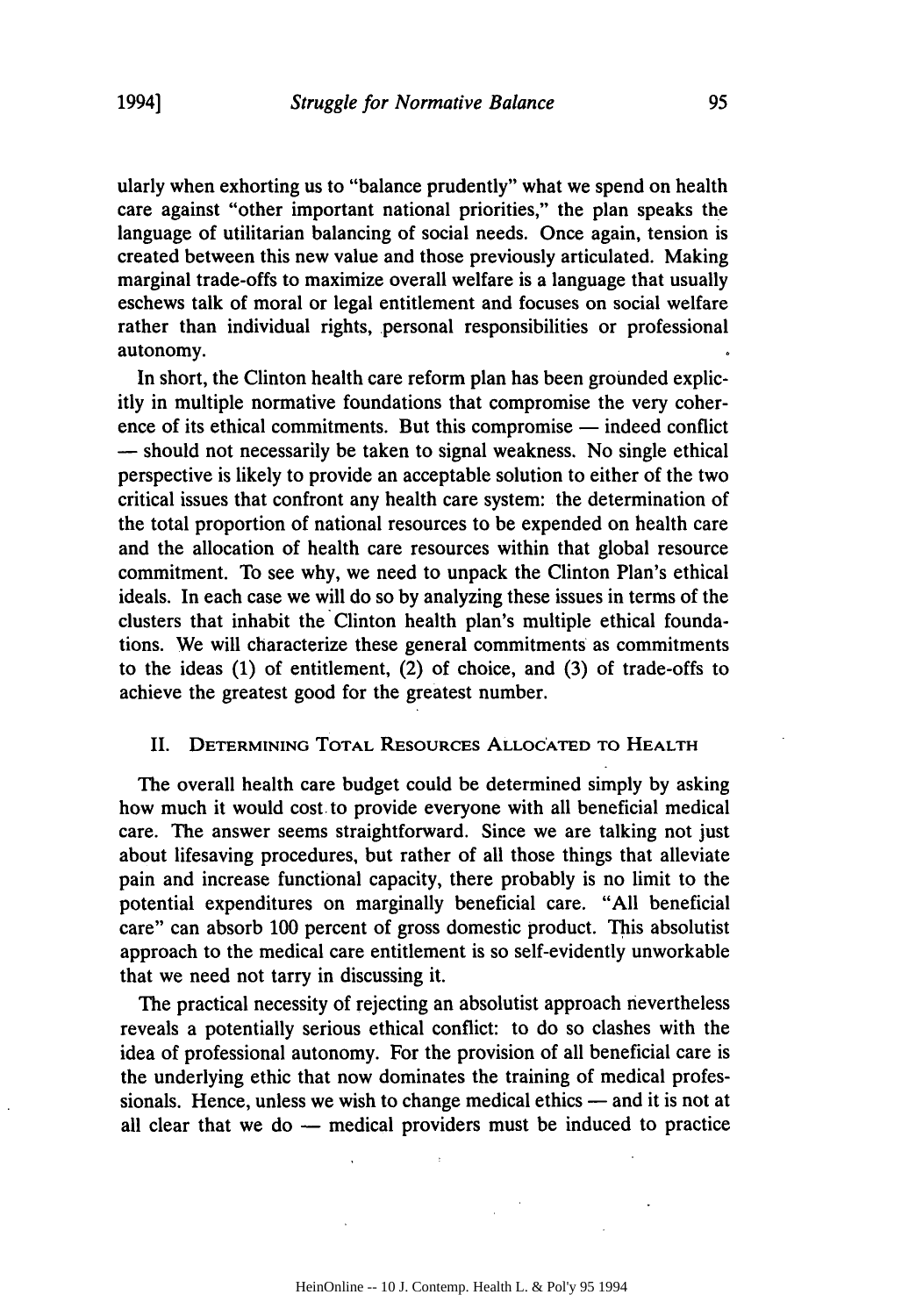within some set of overall arrangements that constrain the fulfillment of their professional ethical commitments.

Providing the level of care for Americans that optimizes social welfare is an obvious alternative candidate for determining the share of national resources that should be devoted to medical care. Conceptually, this utilitarian approach is simple: Spend on medical care up to the point that social spending on something else would produce greater marginal returns. In practice, of course, the computation required to achieve this goal is quite impossible. As is customary with general utilitarian calculations, we run up against two insurmountable difficulties. First, we do not know how to measure the value of various social outputs in the same metric. A bit more cold prevention versus a bit more laughter? Who knows how to do such a calculation individually, much less socially? Second, utilitarianism has never managed to overcome the principal objection of its longstanding critics  $-$  the necessity of making interpersonal utility comparisons.

Moreover, utilitarianism has the vices of it's virtues. As our colleague Calabresi (who is celebrated in this symposium) has taught us, we may well not wish to allocate resources to medical care — particularly lifesaving medical care  $-$  on the basis of some overall social calculation. There is symbolic importance to affirming the value of individual lives that may lead us to want to behave in a quasi-absolutist fashion, at least in some contexts, whatever the overall social calculation of costs and benefits. The standard utilitarian response — that these symbolic values should  $simplify$  be counted in the utilitarian calculus  $-$  seems to miss the essential point, for it merely circles us back to the measurement obstacles we have just described. Given these difficulties, the utilitarian approach is often simultaneously unworkable and unacceptable.

Focusing instead on the moral value of each individual life leads rather directly to the third general ethical foundation set out in the Clinton proposal, an emphasis on individual autonomy. A health care system based on the overarching value of autonomy or autonomous choice would be one prepared to allocate just that amount of national resources to health care that equals the sum that individuals would choose to spend on health care at market prices. If incomes were equal, consumer choice well-informed, and no market distortions affected the supply side of medical care, autonomous choice through markets might well be the ideal means for determining the overall national resources allocated to health care. We know, of course, that these conditions do not hold. Indeed, in the world of medical economics, they are largely absent. Moral hazard, ad-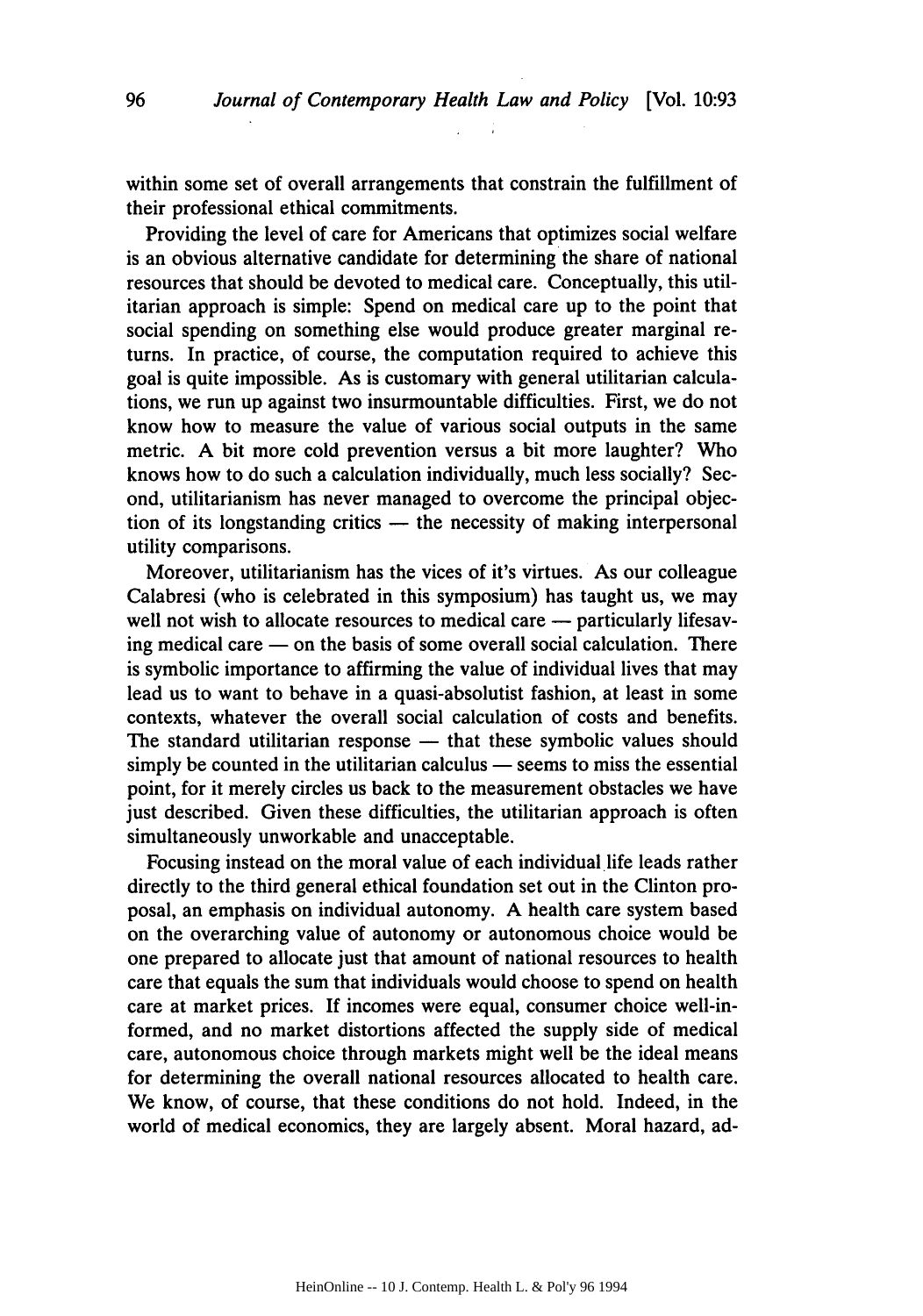Not to belabor the point, the choice of a single ethical principle to guide global budget-setting in a health care system would lead fairly quickly to the unworkability or moral bankruptcy of that system. No health care system, therefore, chooses a unitary foundational principle to guide public policy-making. As with the Clinton plan and its competitors, competitive ethical principles must be combined in some complicated way, often ways that are only implicit in the construction of the plan itself. Indeed, rather than starting with ethical first principles, most health care planning - both here and abroad - is grounded in some historical baseline with respect to overall costs (such as what we are spending now) and some vague definition of the culturally accepted entitlement (i.e., "all reasonable and necessary" care).<sup>2</sup> The question then becomes how acceptable the population finds the status quo, including the means by which existing arrangements might be continued and reinforced, by comparison with the ends and means articulated in one or another reform proposal.

Policy choice then moves incrementally from a given position and within a given context, not by *tabula raza* theorizing from ethical first principles to implementing policies. Establishing principles of entitlement, necessary trade offs with other priorities (through the inevitable balancing of uncertain costs against non-measurable benefits) and the preservation of individual choice and professional autonomy are not unimportant in this process. Indeed, they may be crucial. But they are crucial as motivations or constraints that shape arguments concerning the legitimacy or desirability of both existing arrangements and proposed changes, not as building blocks in some logico-deductive system of health care planning. Thus, if trade-offs among these ethical perspectives were not enough to induce institutional complexity, the added burdens of history and of cultural and political contingency will virtually assure that simplicity is an early casualty in all health care planning wars.

## III. **SETTING PRIORITIES WITHIN THE OVERALL BUDGET**

Standard means of priority setting within health care systems or health care reform plans are characterized by a similar "anti-foundationalist"

<sup>2. &</sup>quot;Reasonable and necessary" is the Canadian formulation. Borrowing from extant health insurance contracts, the Clinton plan relies on "necessary and appropriate."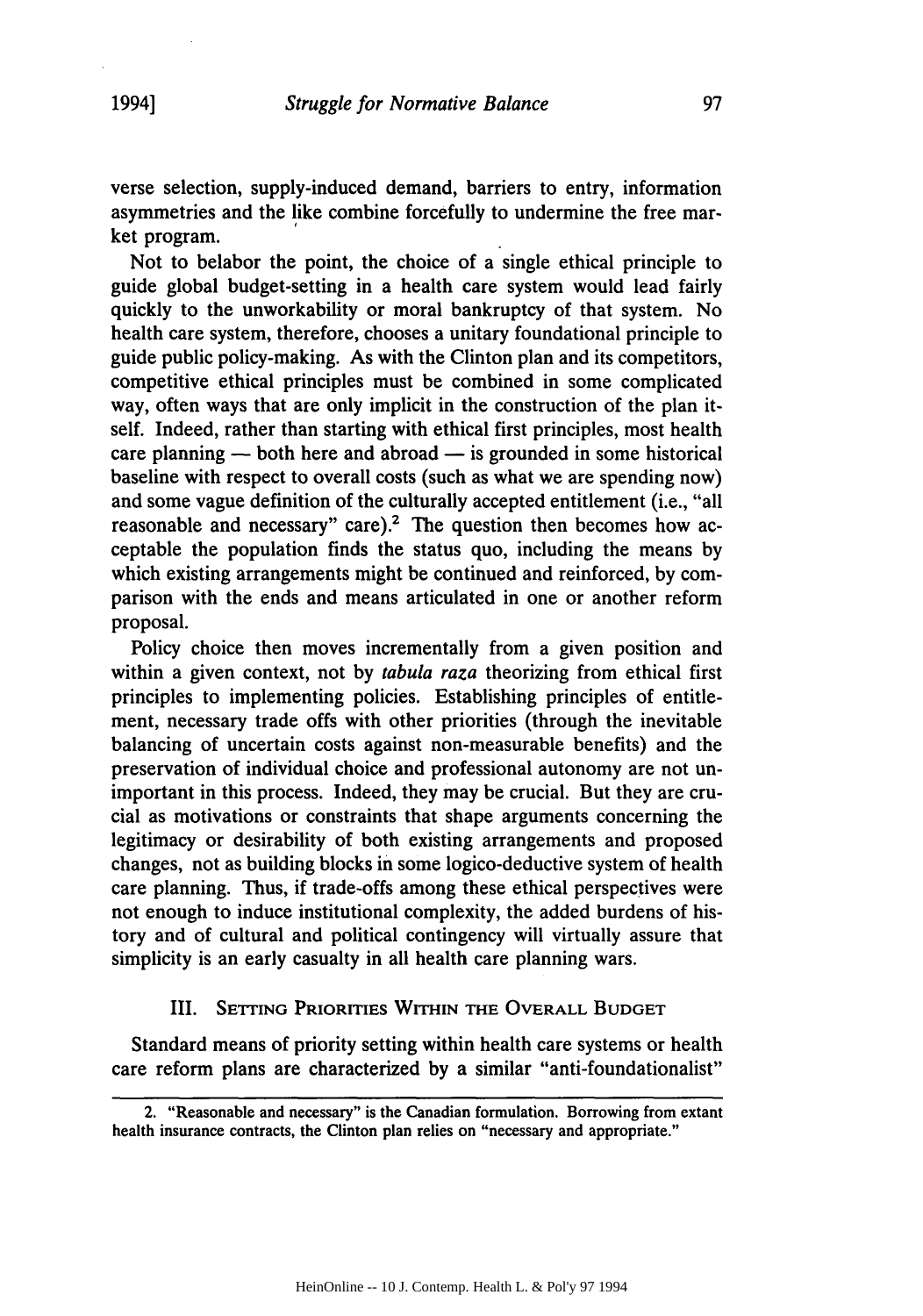ethical approach. Priorities are not constructed from the bottom up (or is it "top down"?) by establishing ethical foundations and then taking them to their logical conclusions in the implementation of policies. To do so is to end up with an unacceptable, perhaps grotesque, system. Consider once again the usual alternatives.

Entitlement absolutists, of course, reject the necessity of setting (explicit) priorities. But, because the failure to make choices is the health care equivalent of rejecting the force of gravity, absolute entitlements approaches must smuggle in implicit priority-setting devices. One possibility might be to define strictly what is and what is not medical care  identifying things that are in and things that are out of the medical care system. But, since the absolute entitlement approach has no internal criterion for denying the appellation "medical care" to any product, procedure or social action that potentially would improve individual or population health, the explicit rejection of anything arguably beneficial to health is necessarily, and all too obviously, arbitrary.

An alternative and less visible strategy relies on a delegation of authority to the medical profession to define "necessary or appropriate care" in the context of practice. Fear of allocating all of GDP to health care, however, has led other nations to bound this discretion within some budget constraint thereby denying in the aggregate what they proclaim at the level of individual practice. This may be a politically saleable position, but it clearly conflicts with the ethical posture of absolute entitlements.

Nor need we extensively critique the autonomous market-choice solution to prioritizing within the health care budget. Certainly, a "free market" is a clear and effective means of priority determination. Indeed, the market sets priorities and the overall budget simultaneously as the simple vector-sum of spending by individuals. But, a badly distorted health care market is a no more reliable mechanism for implementing autonomy in priority setting than in budget building. Market defects, such as moral hazard and suppliers' control over demand, distort decisions at the individual, level as well as in the aggregate. This is not to say that using certain "market like" devices and incentives to force people to face up to some of the costs of their choices might not be a good idea. Our point is merely that an autonomy-through-markets solution is not a general solution to priority setting *within* health care any more than to determining overall budget allocations *to* health care.

Although the measurement problems remain problematical, certain variations on the utilitarian theme seem to have greater attraction in the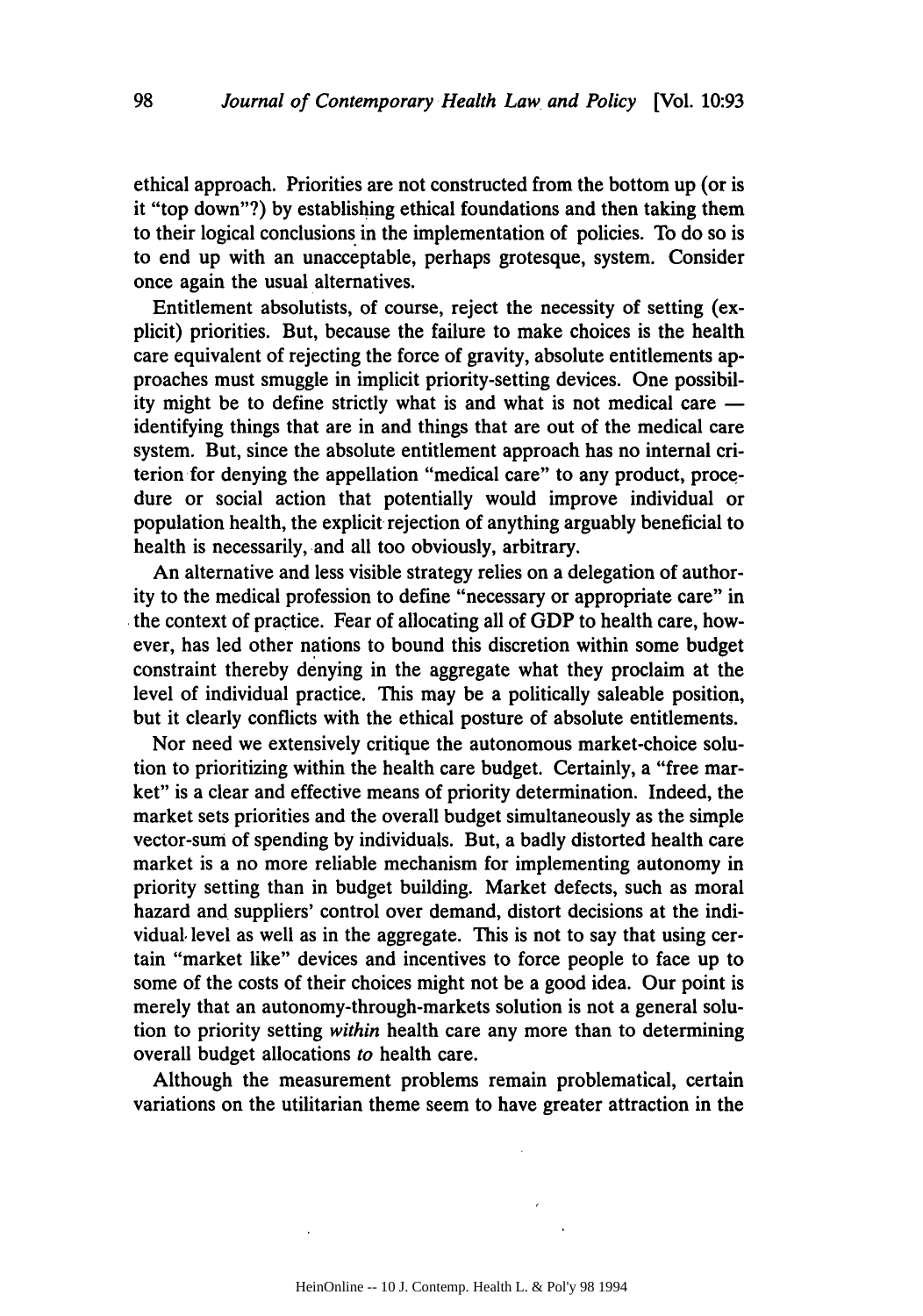priorities arena than they had when attempting to establish the size of the overall' budget. There is, after all, the possibility that, with the budget being set, some rough and ready calculations are possible with regard to what the most effective use of those funds might be within the domain of health care. However, once again, there are some serious problems. Cost effectiveness analysis must ask "cost effectiveness for what?" Additionally, in the- arena of health, the specification of the "what" may produce radically different, and often objectionable, allocations of resources within the health care budget. We will discuss just three possibilities to provide a flavor of the difficulties:

One approach was pioneered on the battlefield and marches under the label "triage." In its battlefield form the "Cost effective for what?" question is answered: "For life saving, stupid." Persons generally are sorted into three groups: Those who will live whether or not they receive immediate medical care; those who will die whether or not they receive immediate medical care; and those for whom immediate medical care will make the difference between living and dying. Giving immediate care to the third group is the clear priority.

While the implicit definition of health care as only that which is life saving may make perfect sense under battlefield conditions of extreme scarcity, it is not acceptable as an overall solution to setting priorities within the health care system. Once we leave the battlefield, the preservation of life is not the only thing we care about. Therefore, spending our whole health care budget on preserving life, whatever its quality and however long or short, is not satisfactory as a simple rule of decision. In many instances, we will look not only for other measures that include the alleviation of pain, the improvement of functioning, and a host of other values when determining what our medical care system is for, but we will also find many circumstances for elevating these over heroic life saving  $measures.<sup>3</sup>$ 

An alternative approach would be to allocate medical care resources in ways that maximize the restoration of normal functioning for the whole of the population. This need-based approach to cost effectiveness in medical care is both attractive and grotesque. Taken to its logical conclusion, it would cause us to spend most, if not all, of our resources on those who had the worst medical conditions and who needed the greatest care

<sup>3.</sup> Triage may still be used, but for different and far more limited purposes, such as who gets seen in a walk-in or urgent care clinic.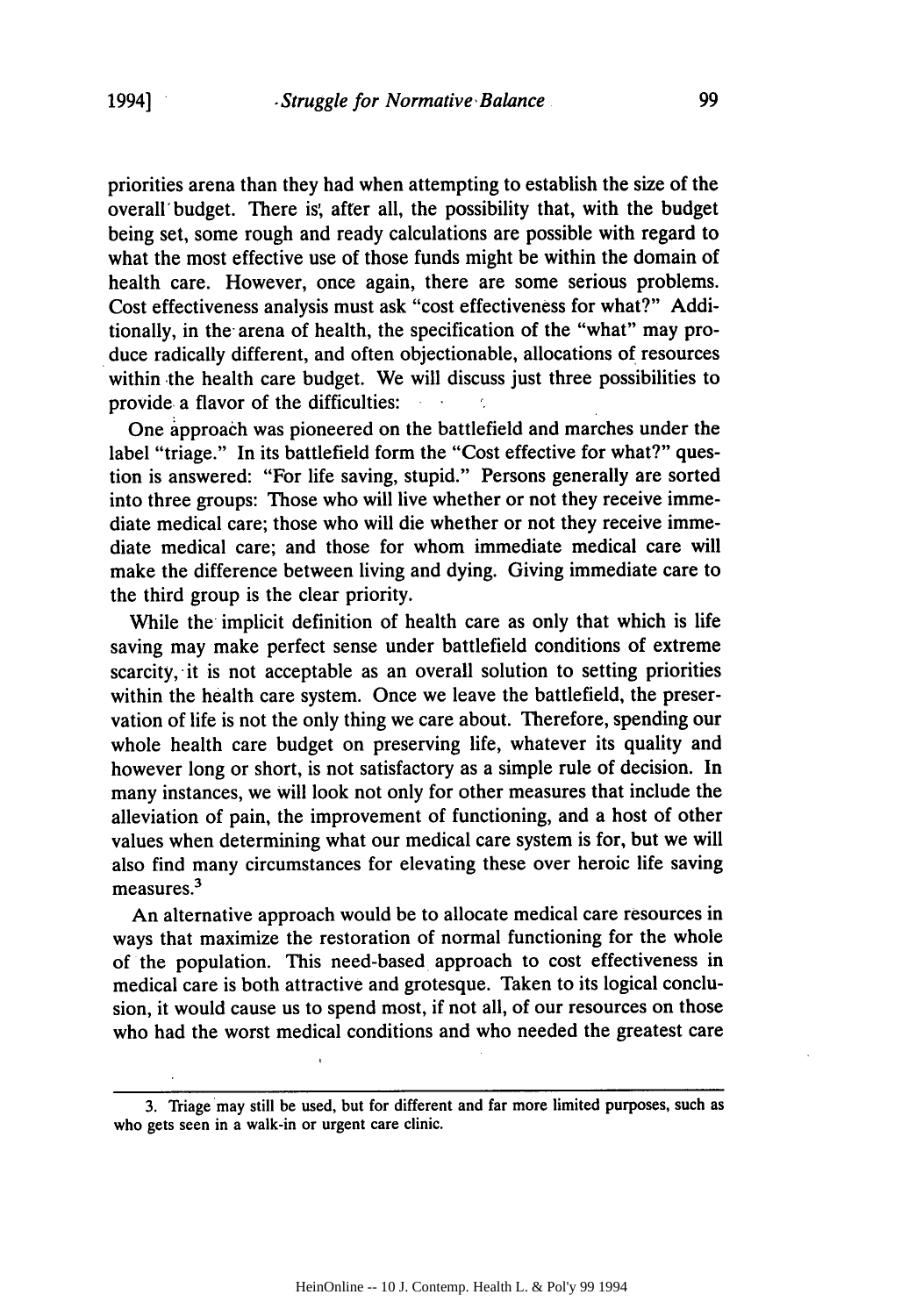and assistance in order to achieve what was agreed to be the equivalent of "normal" social functioning.

While there is much to be said for greater expenditures on those who are "least advantaged" in Rawlsian terms, it is hard to believe, that we wish to prioritize all our medical resources in this way. Indeed, assuming that we are operating within a budget constraint that binds, an attempt to structure priorities to maximize normal functioning for each individual would require eliminating virtually all interventions that merely alleviate pain or speed up the recovery of people who would approach or return to normal functioning without any expenditure of social resources on their medical care.

"Allocate all resources to restore or create normal functioning for each individual" is, thus, an inadequate unitary guide to health care priority setting. It implicitly abandons both the relatively well and the dying in favor of a strong, perhaps even exclusive, allocation of health care resources to those with serious conditions, but some potential for normal functioning if given heroic allocations of medical care services and technologies. Like an exclusive focus on lifesaving, this approach is far too narrow to satisfy our moral demands for a more "balanced" approach to priority setting.

In an effort to add more scientific precision and balance to cost effectiveness analysis in medical care, some have suggested using the idea of a "quality adjusted life year" (QALY) as the metric for comparing the value of medical care expenditures.<sup>4</sup> The basic idea is just this: A year of perfect health forms one end of the continuum of quality, death the other. A year of perfect health is rated at one and death at zero. Any impairment or illness that detracts from perfect health reduces an individual life-year from a value of one to something between one and zero. Hence, the life year has been "quality adjusted" for health losses.

These "quality adjustments" are done by panel surveys in which respondents are asked to determine how many years of life with certain illnesses or disabilities they would be willing to trade for a year of perfect health. If respondents who have  $-$  or, more usually, who are asked to imagine they have  $-$  condition A would trade twenty years of life with that condition for ten years of life with no health problems, then condition A gets a rating of .5 in the quality adjustment scale. Any medical

<sup>4.</sup> For a more extensive analysis, see Chapter 5 **of PAUL MENZEL, STRONG MEDICINE: THE ETHICAL RATIONING OF HEALTH CARE** (1990). *See also* Alan **Maynard,** *Logic in Medicine: An Economic Perspective,* 295 BRITISH MED. J. 1537; John Harris, *QAYLifying the Value of Life,* 13 J. MED. ETHICS 117 (1987).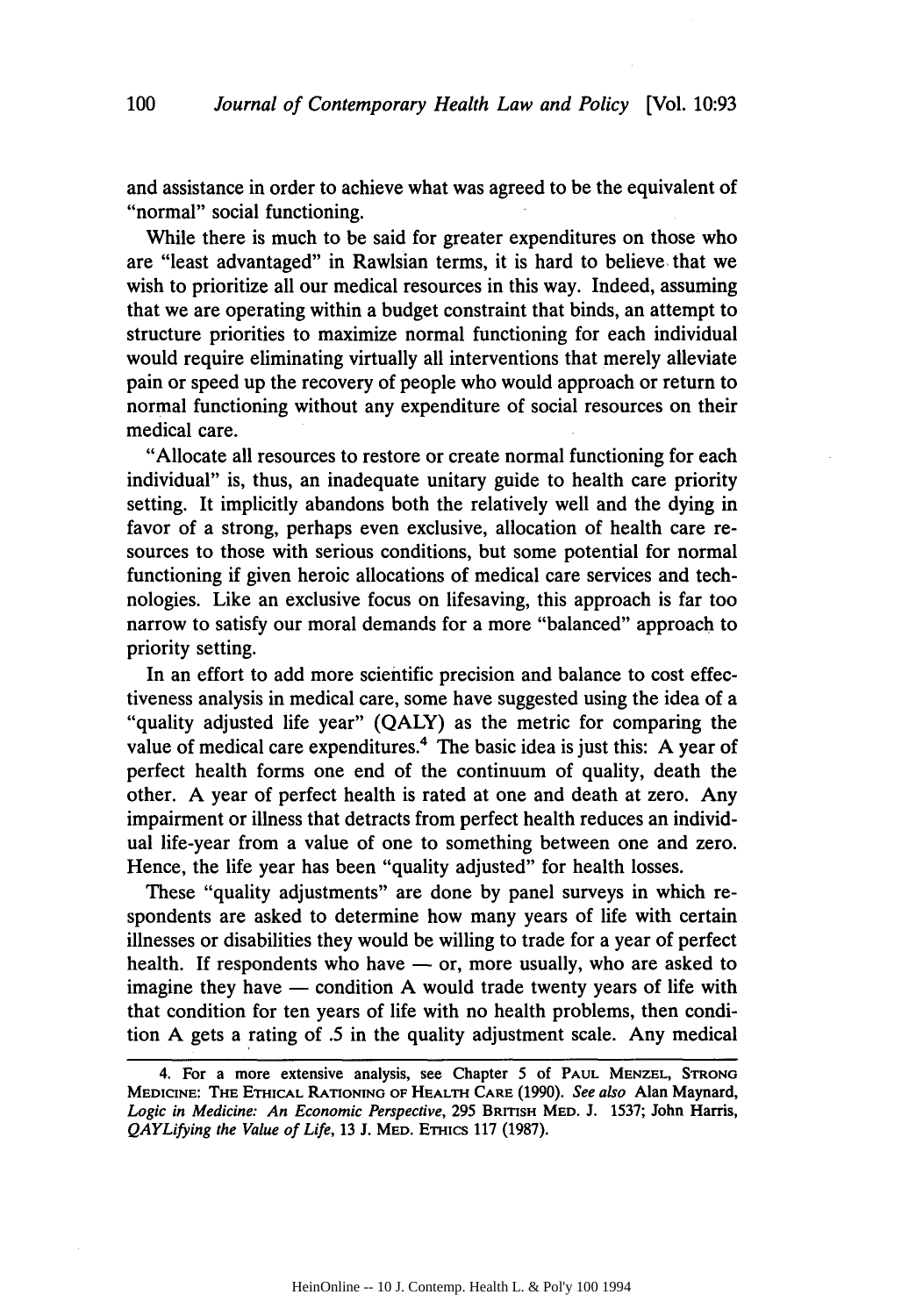intervention that will alleviate condition A can be determined to be relatively effective or ineffective by a computation which compares its cost with the cost of some other procedure that alleviates a similarly rated condition for someone having a similar number of years of life before them. Thus, for example, if conditions A and B both create .5 valued quality adjusted life years, but the costs of alleviating B are less than the costs of alleviating condition A, the procedures that alleviate B will have a higher priority in a health care system that measures cost effectiveness in terms of quality adjusted life years.

The QALY approach may appear precise and even sensible, but it has some rather obvious problems, not the least of which is its capacity to produce ethically grotesque results. For example, the alleviation of a condition (x) which is quite trivial in terms of the loss of quality of life (say .01) may nevertheless be cost effective if it is extremely inexpensive. After all, if curing condition x costs only five cents, the expenditure of \$25 could buy 100 such procedures for 50 persons having a one year life expectancy producing a QALY value of 5. However, using this sort of calculation implies that such an expenditure would be preferred to the expenditure of \$25 on saving a single individual from an immediately life threatening condition, where the person in question has a four year life expectancy. Five QALYs beats four QALYs, even if this literally means the provision of 100 bandaids and no tourniquets. The ease with which similar examples can be generated is alone sufficient to make QALY analysis unattractive as the singular guide to the expenditure of medical resources.

But this is not the only feature of the QALY approach that may be morally objectionable. Because evaluating QALYs entails a consideration of the number of remaining years of life, and not just their quality, there is a certain "ageism" built into the procedure. To be sure, many persons are reasonably comfortable with preferring the young to the aged in situations of dire necessity. But, a similar advantage with regard to routine allocation of medical care is clearly less morally attractive.

Moreover, this sort of distinction between persons based on one aspect of their individuality  $-$  in this case, age  $-$  highlights the basic underlying disquiet that the QALY system induces in most persons. Do we as a society really want to make allocation decisions based on gross indicators such as age, or the *presumed* quality effects of some health condition on a particular individual's enjoyment of life? Are we willing to accept the systematic disfavoring in such a system of anyone with a chronic illness or disease and for whom medical intervention for acute and life threatening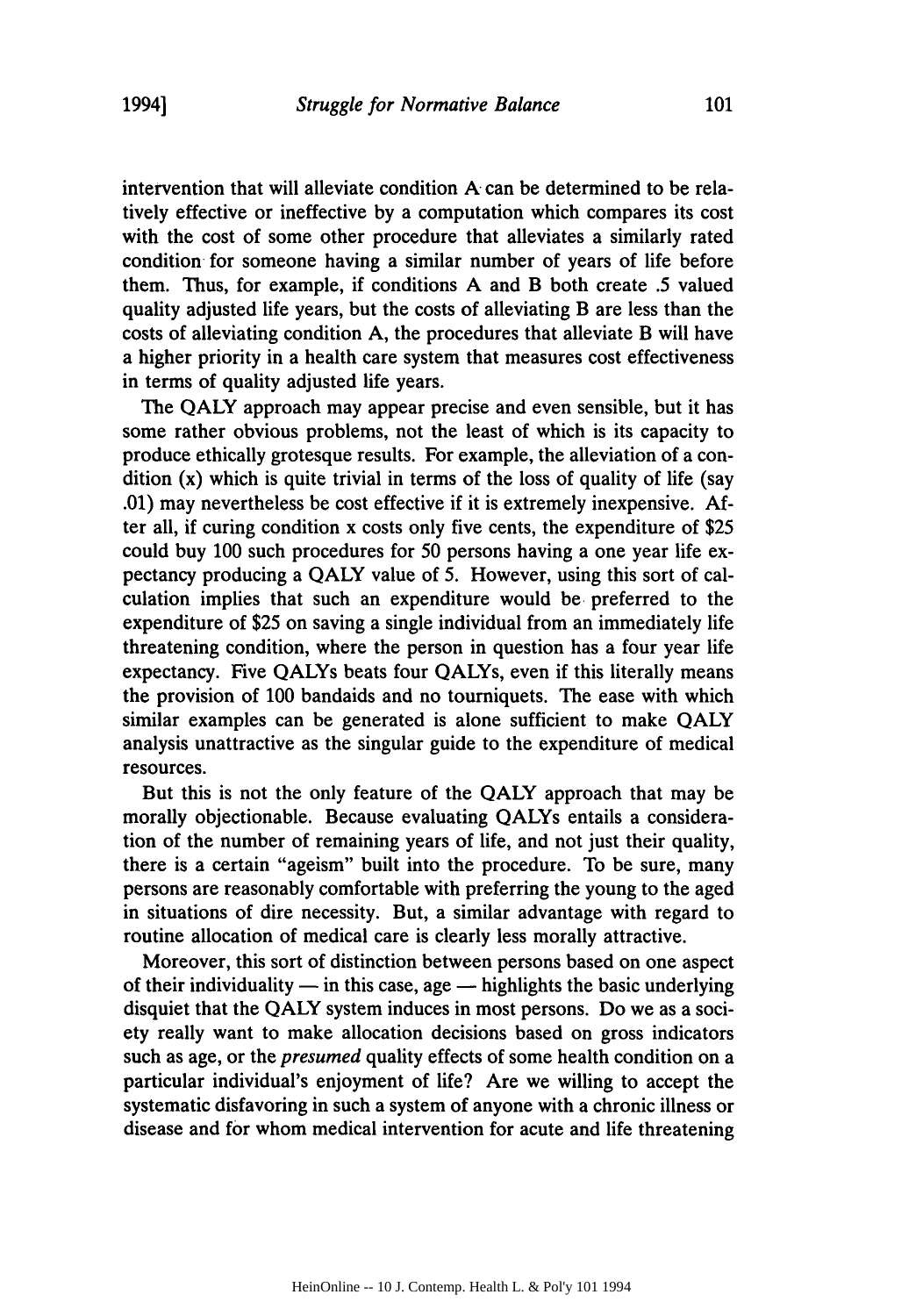conditions could never have a value of one times life expectancy? Does not the QALY procedure simply mask our disquiet about poignant tradeoffs among individuals, all of whom have unique but differentiated claims to social resources, through a scientistic quantitative formula that ignores the human dimensions that are necessary to humane decisionmaking about medical care priorities?

Once again, however, to reject the QALY approach as the basic guide to setting priorities within a health care system is not to say that it has no value for any purpose. When the QALY methodology is used to compare resource allocations across health care systems, it may reveal striking differences in medical care allocation decisions and challenge us to think carefully about the allocations made within our own system. Yet, it is quite unlikely that many of us could come to believe that we ought to think about health care systems in a world series or world cup format in which the system with the best QALY scores was for that reason alone the most ethically attractive health care system.

Given the sensible ethical objections to each of the absolutist, marketbased and cost-effectiveness solutions to internal priority setting within medical care systems, it is hardly surprising that we see mixed approaches to the determination of medical care priorities. As in the case of global budget setting, nations "muddle through," using some set of historically contingent coverage definitions and institutional arrangements to economize on utilization. Notions of entitlements, market incentives and cost effectiveness evaluation cohabit uneasily in setting the priorities of any medical care system. Yet, cohabit they must, for we are understandably unwilling either to use any single method alone or to reject any one of them as entirely without merit.

How then should we think about health care systems from an ethical point of view? If the idea is not to determine basic ethical foundations both for building overall budgets and for prioritizing within them, and then developing policies to implement those ethical commitments, how are we to proceed? Our basic, admittedly untidy, claim is that we do and must approach these issues from an essentially Aristotelian perspective, asking: What is the *balance* of normative commitments structured into the system and how does this balance comport with our sense of appropriate total resource allocation and internal priority setting? This is an untidy approach because it attempts to incorporate all of the ethical foundations that are moderately attractive in making resource allocation decisions, while not giving a clear preference to any one of them. Moreover, it asks a question which is highly contingent and culturally contextual.

HeinOnline -- 10 J. Contemp. Health L. & Pol'y 102 1994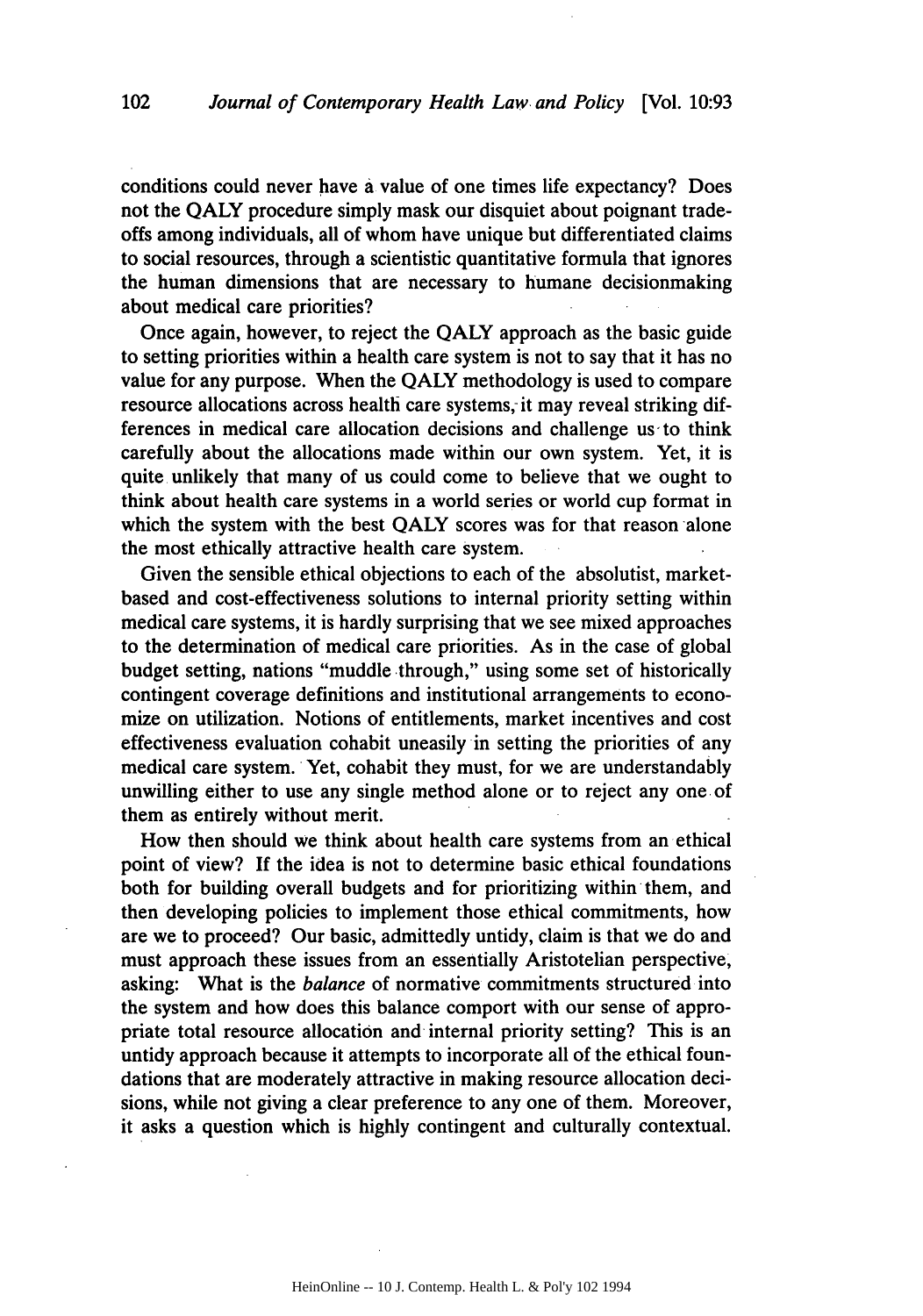The appropriate "balance" of the system will be perceived differently by different observers and may vary widely across cultures or even within the same culture at different times. Indeed, the "approach" that we suggest here as necessary in health care arrangements may be so complex, ambivalent and vague that it has little critical bite for just the issues that must be confronted.

To some degree this criticism is fair. Yet, we maintain that there is enough here to help explain, in ethical terms, why certain solutions tend to be favored at this time in our society above others. In particular it can explain why health care reform is currently such an urgent priority for many Americans.

### IV. THE ETHICAL **INADEQUACY** OF **CURRENT ARRANGEMENTS**

One straightforward explanation for why health care reform is currently high on the agenda of American politics is that our current arrangements fail *all* reasonable tests of ethical institutional design. The entitlements approach is clearly not satisfied **by** a system that leaves thirty-five to forty million persons (many of them children) uncovered, and many more fearful of inadequate or lost coverage. On the other hand, for those who enjoy adequate health insurance coverage, the current system seems to incorporate an absolutist prejudice that threatens us with national bankruptcy. The persistence of supply-driven demand, a third-party-payer system that makes costs invisible at point of service, and a tax system that fosters substitution of health insurance for cash wages and consumption of health care (particularly **by** the affluent) in preference to other goods, can hardly be taking the maximization of general welfare  $-$  or even cost-effectiveness  $-$  very seriously.

Moreover, as we discussed above, we know that the health care market is structured in such a way that the underlying ethic of markets, their responsiveness to autonomous individual choice, is virtually absent from American medical care. Our "choices" reflect the judgments of uninformed patients propelled **by** the supply side inducement of ubiquitously available high-tech high-cost diagnostic and treatment methodologies and the absolutist professional tendencies of physician "advisers." '"Patient autonomy" under current arrangements is thus often mocked **by** dual visions: one is of the well-insured patient trapped in a high-tech bondage that fails to minister to her most basic human needs; the other is of the uninsured, who must "choose" impoverishment to obtain adequate care.

In short, our current health care system balances our ethical demands